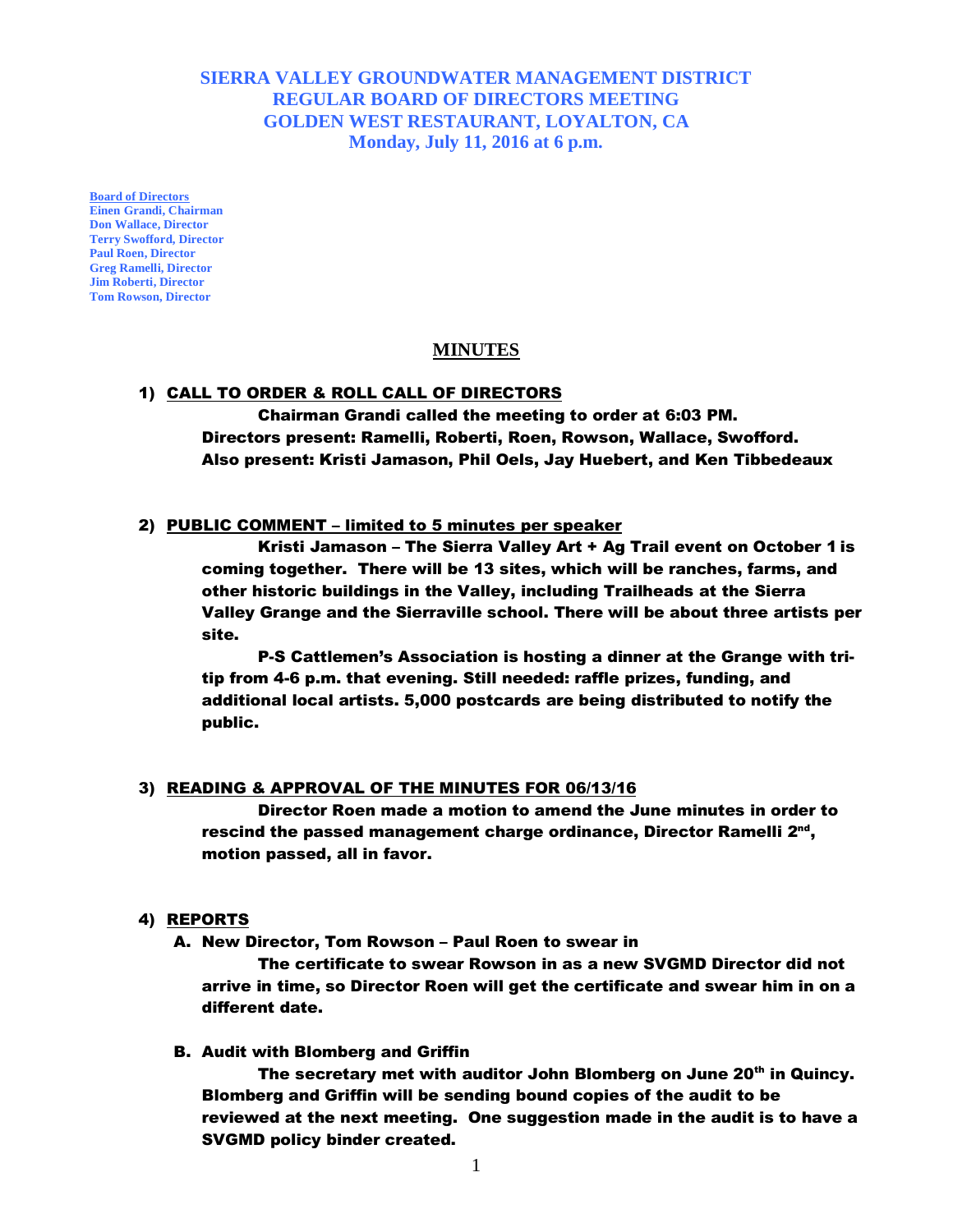### C. AT&T update –

The secretary announced that service with AT&T has been canceled. There is a new phone number, provided by Google Voice, that is free and can forward to any number. The new phone number is: 530-428-5002

# D. SVGMD shapefiles

Kristi Jamason reported that a UC Davis student created a shapefile, which was sent to Plumas and Sierra Counties for validation. Plumas County said there were problems around Grizzly Ranch, but then said it's based on the legal boundary description so it's fine. Brandon Pangman with Sierra County said this is much more detailed than their other maps and shows SVGMD boundaries are much bigger than they thought. Laura Marshall (Sierra County Auditor) has her mapper looking at it to see if it changes the parcels being billed the parcel fee. The Department of Water Resources and Stanford were asking for it. We also have it in pdf format so it can be put on the website. In Plumas County the boundary follows section lines; in Sierra County the boundary follows the watershed contours. A new total acreage within the boundaries has not been calculated.

# E. Technician report - Jay Huebert

Jay Huebert passed out the monitoring wells report (on file) to compare last year to this year. A couple of wells were a bit lower in April of this year than last year. The reports show the typical June to July drop when users start pumping water, but overall it is quite a bit better than last year. Huebert brought pictures of Well 5 out at D&S (on file) – the top picture is the shed that used to be on the well, the bottom picture shows how the heifers in the field have completely moved the shed away from covering the meter. Huebert has covered the pipe with a bucket and put some wood around the well to protect it. It's a well that he checks monthly. His concern is that a cow can mess with the well because it's unprotected/covered now that the shed has been moved. Director Roberti said he will try and create a cap/cover to protect it from the elements and cows. It's a 6  $\frac{3}{4}$ " pipe opening.

# 5) DISCUSSIONS/ACTIONS

#### A. Meter Fee Notice of Imposition

The meter fee can be added to our fee schedule without an election or vote. It's a justified cost for individuals, demonstrated through SVGMD records and the high cost of repairs that exceeds our revenue.

# B. Meter Fee Resolution

Director Roen is going to get together with the attorney to see how to write up the fee schedule, the resolution and the ordinance for the meter fee to move forward. This topic will be tabled and discussed again at the next meeting.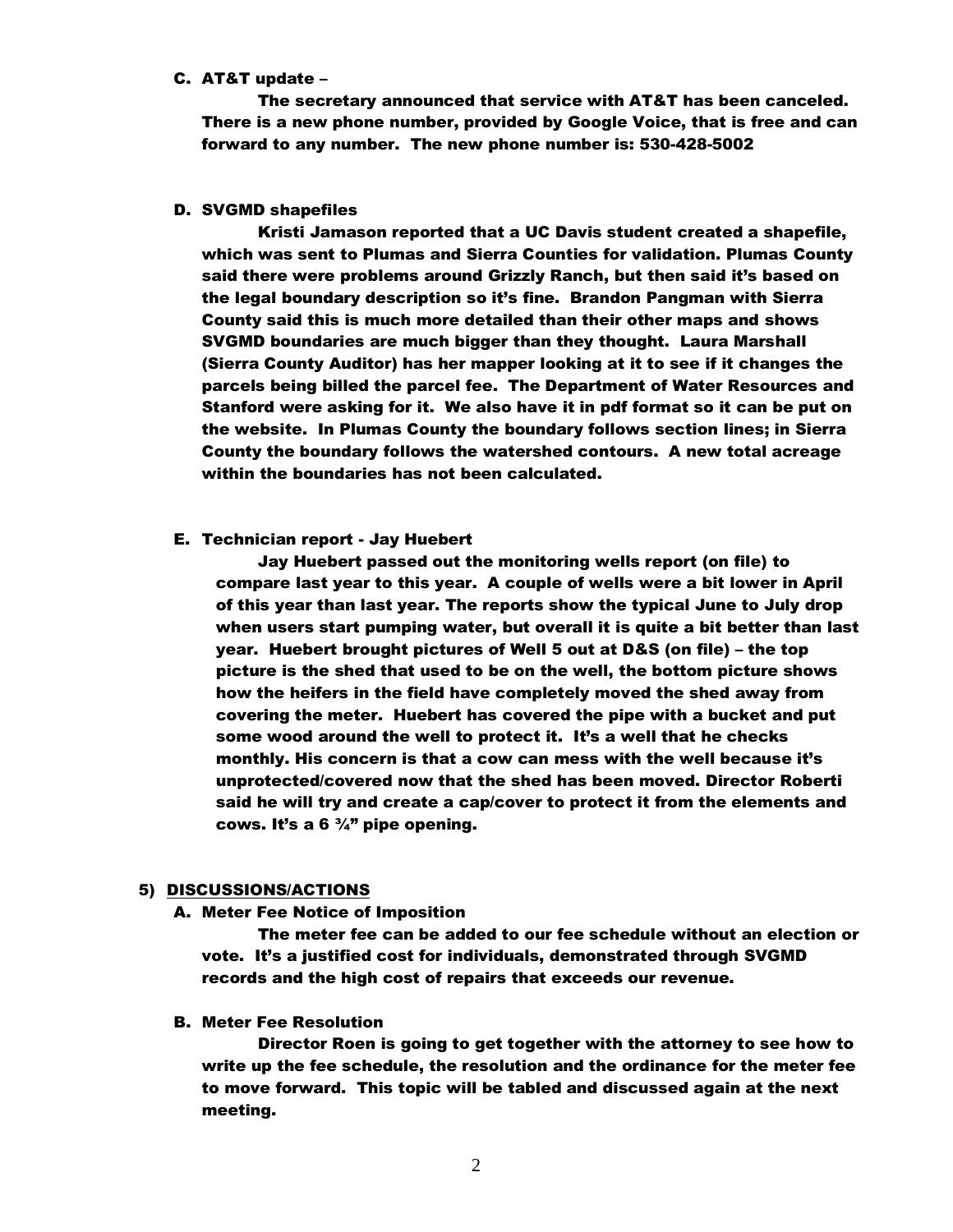# C. 218 Election engineer explanation – Paul Roen

 Director Roen has talked to lawyers about the current SVGMD situation (218, Bridge Loan, etc.) and made the suggestion of establishing a fee schedule to help recover direct expenditures by the District. This might be a way to increase revenue without the 218 Election. Prop 26 applies, so long as supporting documents are provided explaining that the fees are essential for individual needs.

# D. Bridge loan – Terry Swofford

Plumas County wants a Nexus study to be conducted, an engineer's report stating the higher District fees correspond to the benefits provided. The Nexus study will cost around \$20,000 and will originally be funded by Plumas and Sierra Counties, but will need to be paid back within 3 years. Director Roberti said he can't vote for the Bridge Loan if we don't have the 218 Election passed to prove we can pay the loan back. Director Swofford said the Counties need to see the loan would be paid back first before even providing the loan. Roberti wants to know how all the other (new) groundwater districts created under the Sustainable Groundwater Management Act are affording operations. Phil Oels suggested that might be Prop 1 money available.

#### E. Prop 50 work grant – Kristi Jamason

Plumas County board of Supervisors have approved and signed the work grant. Jamason bought an external hard drive and has been backing up SVGMD files onto it. Next, she would like to back up the data Jay Huebert has been collecting. Huebert has a laptop that belongs to the District where he files monthly well elevations, summaries, and individual well information.

Director Ramelli made a motion to release the well monitoring data to Jamason for backing up the files, Roen 2<sup>nd</sup>, motion passed, all in favor.

DWR has published changes for groundwater basin boundaries, but there are no suggested changes for Sierra Valley. By the end of the year there are supposed to be three new environmental ranking criteria released. Jamason wants to know where they're getting the date for ranking these criteria so we can try and stay ahead of it and wants to include that in the Prop 50 work. She will be emailing her work plan.

# 6) CORRESPONDENCE LOG

The California Special District Alliance (CSDA) – is offering a special price for new members. The CSDA (from their website): "provides education and training, insurance programs, legal advice, industry-wide litigation and public relations support, legislative advocacy, capital improvement and equipment funding, collateral design services, and, most importantly, current information that is crucial to a special districts management and operational effectiveness." The annual cost for SVGMD to join under their current special would be \$119. The Directors discussed the benefits of joining for the advice and trainings the CSDA could provide and will continue the discussion at the next meeting.